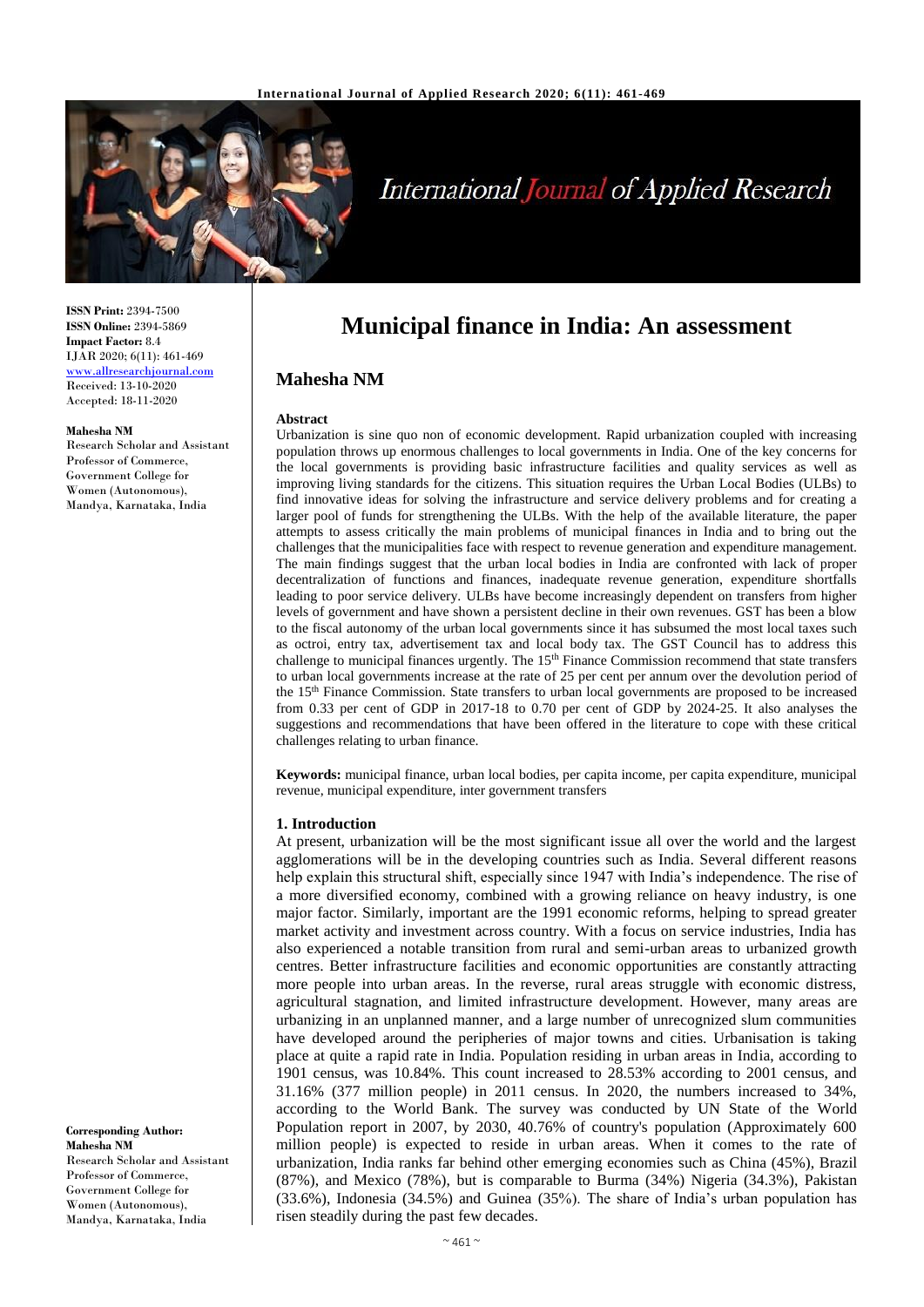As per World Bank, India, along with China, Indonesia, Nigeria, and the United States, will lead the world's urban population by 2050. Urbanisation is a trend unique to the past few decades. By 2050 it's projected that two-third of the world population will live in urban areas, (more than 7 billion people) according to the World Bank. People tend to be migrated from rural to urban areas as they become richer and higher standard of living. Rapid urbanization has challenged the Urban Local Bodies (ULBs) or Municipal Councils (MCs) and are failing short of fulfilling expectations of citizens.

The central government of India has planned about developing of '100 smart cities. The development of such cities would entail substantial expenditure for creation of urban infrastructure such as the water supply, sanitation, public health, roads, markets, schools and colleges, transport arrangements, etc. These developments will require substantial number of financial provisions. Rs. 39.2 lakhs crore (at 2009-10 prices) is the estimated requirement of investment for urban infrastructure over the period from 2012 to 2031 (GoI, 2014). Investment in the infrastructure sector in the Fourteenth Plan has been estimated at Rs. 60 lakhs crore. Indian investor has yet not explored the municipal bonds market, which needs to be examined. The Urban Local Bodies (ULBs) have to provide basic services to the citizens and have a vital role in the State's socioeconomic transformation. Most of the ULBs are severely stressed in terms of infrastructure and effective service delivery. India's present Urban Population is 48.19 crore (34.93%). The increase in the growth of urban Population and upcoming new ULBs need more resources to meet the requirements of the people. The major challenges of the ULBs are indicated below.

- Migration from Rural to Urban Areas.
- Widening urban infrastructure deficit Water Supply, Improving, Monitoring and Delivery of Public Services.
- Addressing Regional Imbalances.
- UGD, Sanitation and Solid Waste Management.
- Power supply, shortage and pollution control.

# **1.1 Urban Finance in India**

Own revenues, consisting of tax (of which the property tax is a major source) and non-tax revenues declined to 53 percent of the total revenues of Municipalities in India in 2007-08 from 63 per cent in 2002-03 (Twelfth Five Year Plan). The rest is accounted for by grants, assignment and devolution by State Governments, grants from Central Government and Finance Commissions. Various ways of augmenting the resources of the municipal bodies in the country, including essential reforms in the property tax system and adequate exploitation of user charges and fees for various services delivered as well as ways of strengthening and improving central and state transfers to urban local governments, are explored in Rao and Bird (2010, 2011). With respect to financing urban infrastructure, judicious use of development charges and effective collections from public lands are recommended in general. In addition, development of the municipal bond market is also advocated for financing capital expenditures.

# **2. Review of literature**

A comprehensive literature review was conducted to obtain the information or pursuing the objectives of present study. Information was obtained from books, academic journals, government and institutional reports.

**2.1 Sandeep Thakur (2006):** Examined the fiscal performance of the municipalities from different states and seeks explanation for differential performance and also examined the fiscal performance of municipalities from the same state and rank of these cities on the basis of their fiscal performance. The major conclusion of this study as follows: - Municipalities cannot be compared merely on the basis of per capita incomes and expenditures. - Municipalities differ because of their Fiscal and Functional Domain. - Across States and within States bigger municipalities have larger functional domain and larger control over their tax and nontax administration. - State Municipal Acts also differ in allotting tax powers and functions between Municipal Corporations and Municipalities.

**2.2 Abhijit Dutta (2007):** In his study titled "Municipal Finances", he has given a holistic perspective on the municipal finances, functions and revenues. He tried to find out as to how corporations rising their revenues. He has analysed all the avenues of revenues to the municipal bodies. He has analysed the fiscal and financial management by municipal bodies without forgetting the obligations of such bodies towards the general public. He has given some useful suggestions for the betterment of the financial position of the municipal bodies.

**2.3 Mohanty, Mishra** *et al***. (2007) [1]:** In the book called *'*Municipal finance in India: An Assessment', found that on an average for the period 1999- 2000 to 2003-04 actual spending in 30 large municipal corporations in India is only about 24 per cent of the requirements established by the Zakaria Committee. While there was considerable variability in the sample, the extent of 'under spending' on urban services was over 75 per cent in 17 municipal corporations, and indeed over 50 per cent in all of them except for three: Pune (31.6 per cent), Nagpur (30.8 per cent), and Nasik (35.5 per cent). At the other extreme, spending in the Patna Municipal Corporation was estimated to be only 5.6 per cent of the normative requirement, and the shortfall was over 90 per cent in almost all municipal corporations in the poorest States of Uttar Pradesh and Bihar.

**2.4 Om Prakash Mathur (2013) [6]:** The article addressing the issues before Fourteenth Finance Commission regarding the finances of municipalities, has focused on the finances of municipalities in India and stated that they are in a highly unsatisfactory state, adversely affecting, on the one hand, the productivity of cities and towns and, on the other, the quality of life. Moreover, the fiscal implications of rapid urbanization stare us in the face and failure to take appropriate action on this front will have adverse consequences for India's growth and development trajectory. The Finance Commission's grants-in-aid over the years have not been able to bridge the vertical fiscal gap of municipalities.

**2.5 Mehta Ketan J. (2013):** In his research works entitled "A Comparative Study on Public Expenditure and Income of Rajkot Municipal Corporation" examined economic and social work of Rajkot Municipal Corporation during 2007- 08 to 2011- 12 and found that revenue income, revenue expenditure, capital income and capital expenditure are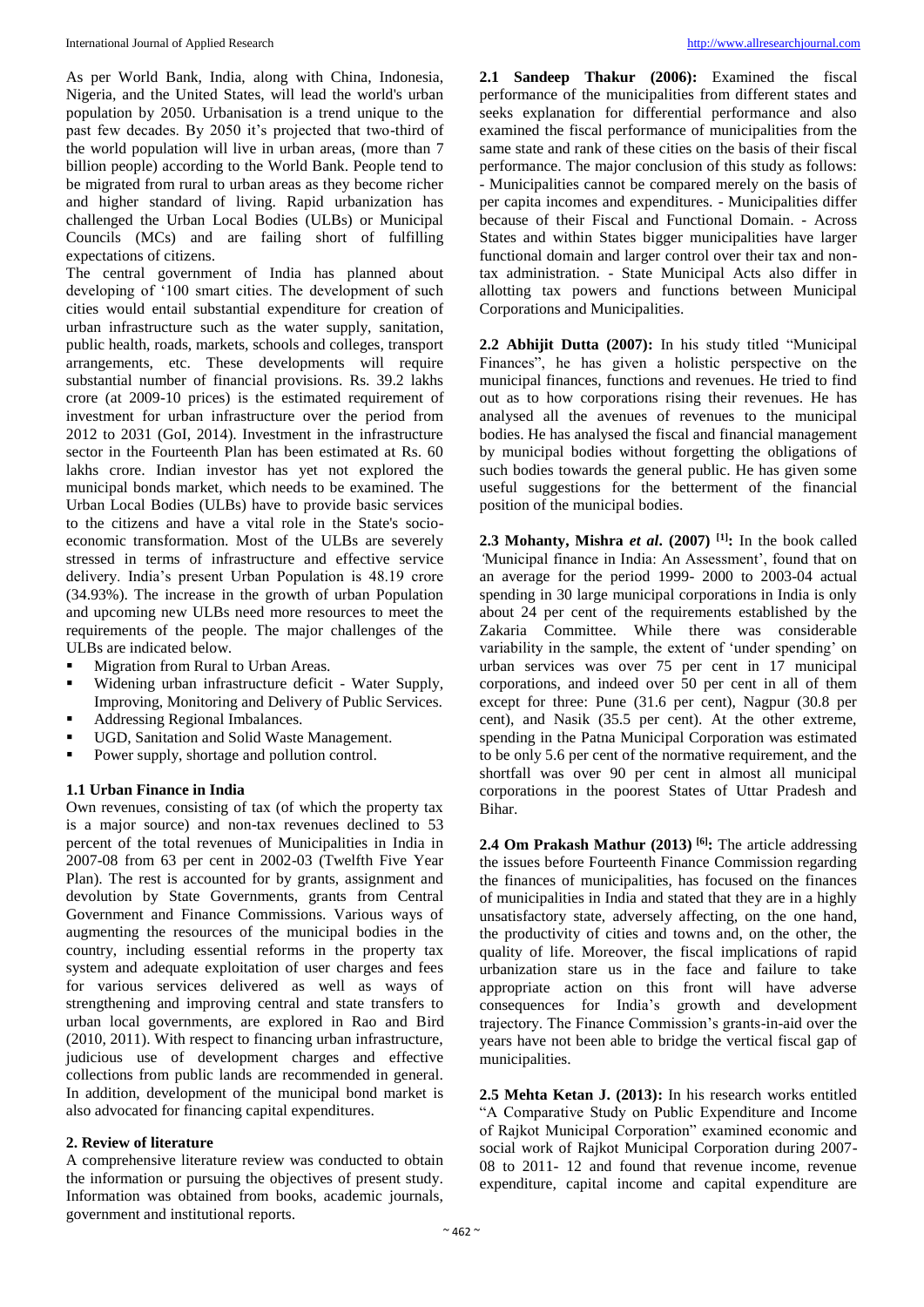increased. But in comparison between income and expenditure, expenditure is 1.91% higher to income.

**2.6 Ramanathan and Dasgupta (2016):** Estimates cumulative capital investment requirements for providing services at 2007 prices for the period 2006-2031 at Rs. 71,251 billion and O&M requirements at Rs. 10,031 billion. This works out to an annual average of Rs. 3,251 billion or about 25 per cent of the consolidated revenue receipts of the Centre and States.

**2.7 Bhattacharyya, Anupam Dey and** *et al***. (2017):** Are of the view that the major portion of grant is usually sent at the end of the year and little scope for utilisation. Therefore, there is a need to use developed e-governance process for timely remittance of grant and related information. Political intervention in decisions making process of the elected body should be avoided to restrict fund diversion and making unfruitful revenue expenditure often found in engaging casual labours or undertaking illegitimate repairing work as these minimise the available amount for infrastructure development. Ideal urban infrastructure development process depends upon timely receipt of grants and subsequent release of grant depends on timely utilisation of earlier instalment. Therefore, ULGs should adopt financial analysis, planning and control process to avoid such delays so that these governments also become a true contributor in the process of urban infrastructure development.

**2.8 Isher Judge Ahluwalia (2019) [3]:** Examined that the planned urbanization is crucial for the sustainability of rapid growth and for improving the quality of life of the 420 million people living in Indian cities and towns. Though investing in urban infrastructure to bridge the infrastructure investment deficit and upgrading its quality is very important, the analysis clearly suggests that institutional reforms are crucial both for reaching out to the private sector for sharing the financing burden of infrastructure and for ensuring that the expansion of infrastructure results in improved service delivery.

# **3. Objectives of the Study**

- 1. To understand the trends of Municipal Revenue and Expenditure as per cent of GDP
- 2. To study the Municipal Tax Revenue, Non-Tax Revenue and Own Revenue of the country.
- 3. To analyse the Municipal Own Revenue and Intergovernmental Transfers as per centage of total Municipal Revenue.
- 4. To evaluate the CFC Grants Per Capita and State Transfers Per Capita for the year 2017-18

#### **4. Hypothesis of the study**

- **1. H1:** There is no significant difference between the growth rates of Municipal Revenue and Expenditure as per cent of GDP of the country.
- **2. H2:** There is no significant difference between the growth rates of Municipal Tax Revenue, Non-Tax Revenue and Own Revenue of the country.
- **3. H3:** There is no significant difference between the growth rates of Municipal Own Revenue and Intergovernmental Transfers as per centage of total Municipal Revenue.
- **4. H4:** There is no significant difference between the growth rates of CFC Grants Per Capita and State Transfers Per Capita for the year 2017-18

#### **5. Research methodology**

In order to examine the financial performance of the municipalities of the country, quantitative research method has been used. Secondary data were collected on Municipal Revenue and Expenditure, Municipal Tax Revenue, Non-Tax Revenue and Own Revenue of the country. Municipal Own Revenue and Intergovernmental Transfers, CFC Grants and state grants. Comparative study of municipal revenue and expenditure for a period from 2007-08 to 2017- 18 has taken into consideration. The survey consists of Secondary data have been collected from the published and unpublished sources such as RBI annual reports, government records, Government annual reports, municipal audit reports, books, journals, periodicals, etc.

#### **5.1 Statistical tools used**

In order to analyse the financial performance of Municipalities in India, the data will be collected and analysed with appropriate statistical tools. Averages, Percentages, ratio analysis have been used.

# **6. Municipal Finance Trends**

Finances of urban local governments in India are in a state of decay. There is a growing mismatch between their responsibilities and revenues. Municipal revenues and expenditures as per cent of GDP are in a state of decline and have not kept pace with the increasing needs of the urban centres. Municipal own revenues lack buoyancy leading to a decline in their financial autonomy and increase in their dependence on transfers from higher levels of government. Property tax, a major source of revenue for metropolitan cities around the world, has remained stagnant in Indian cities. The latest blow has been from the introduction of GST which has subsumed local taxes such as octroi, local body tax, entry tax and advertisement tax, without any provision for compensation at the municipal level.

# **6.1 Municipal Revenue and Municipal Expenditure (per cent of GDP)**

Municipal own revenue as percent of GDP (blueline) rose between 2010-11 and 2012-13 but has declined thereafter. In 2017-18, own revenue stood at 0.43 per cent of GDP, the lowest in the last eight years. Municipal tax revenue forms a major yet declining share of own revenue (Chart 6.2). Null hypothesis  $(H_1)$  is rejected and alternative hypothesis  $(H_{a1})$ accepted as there is a difference between the growth rates of Municipal Revenue and Expenditure as per cent of GDP of the country.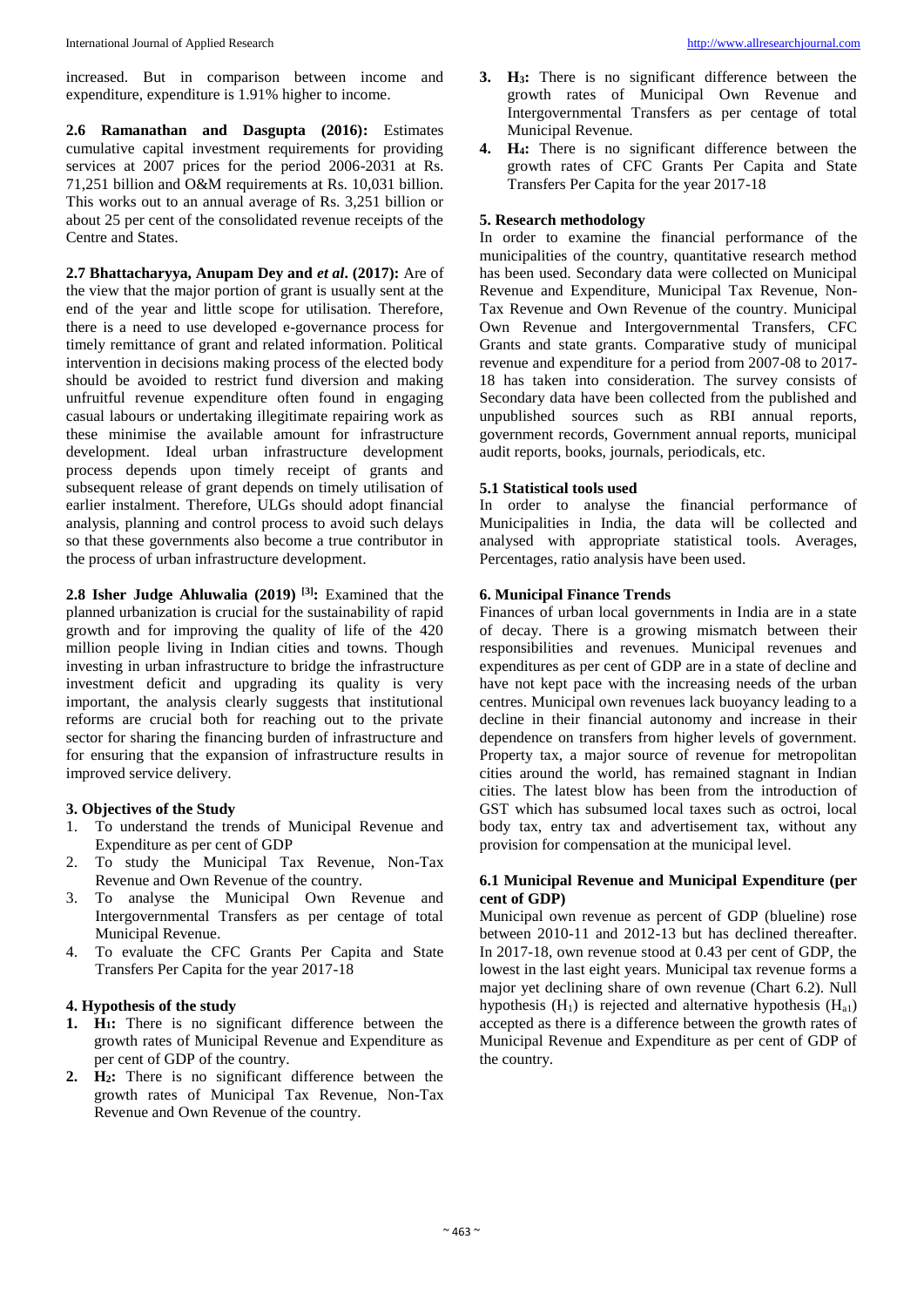

**Chart 1:** Municipal Revenue and Municipal Expenditure (per cent of GDP)

#### **6.2 Municipal Tax Revenue, Non-Tax Revenue and Own Revenue (Chart 6.2)**

It includes property tax, profession tax, entertainment tax, and the recently abolished octroi/entry tax and advertisement tax, among others, with the taxes levied varying across states. However, in most states, local taxes other than property tax have been taken over by the states over the years. While combined tax revenues for Centre and States as a percentage of GDP have increased from 16 per cent in 2010-11 to 18 per cent in 2017-18 (RBI 2018), municipal tax revenue to GDP ratio has declined from 0.30 per cent to 0.25 per cent in the same period (Table 6.1)



(**Source:** Annual reports of RBI)

**Note:** Own Revenue is plotted as per cent of GDP on the right vertical axis. Tax and non-tax revenue are plotted as per cent of own revenue on the left vertical axis.

**Chart 2:** Municipal Tax Revenue, Non-Tax Revenue and Own Revenue (Per cent)

At present**,** property tax remains the only major tax in the municipal portfolio in India and it contributed about 60 per cent to municipal tax revenue in India in 2017-18. By contrast, municipalities in other parts of the world have access to a much wider basket of taxes. Municipal revenue sources in China include business taxes, real estate tax, resource taxes, urban land use tax, land appreciation tax,

urban maintenance and construction tax, farm land occupation tax, deed tax, tax on vehicles etc. Null hypothesis  $(H_2)$  is rejected and alternative hypothesis  $(H_{a2})$ accepted as there is a difference between the growth rates of Municipal Tax Revenue, Non-Tax Revenue and Own Revenue of the country.

| Table 6.1: Municipal Finance Indicators (per cent of GDP) |  |  |  |  |  |
|-----------------------------------------------------------|--|--|--|--|--|
|-----------------------------------------------------------|--|--|--|--|--|

| Year                           | 2010-11 | 2011-12 | 2012-13 | 2013-14 | 2014-15 | 2015-16 | 2016-17 | 2017-18 |
|--------------------------------|---------|---------|---------|---------|---------|---------|---------|---------|
| Municipal own Revenue          | 0.48    | 0.49    | 0.53    | 0.52    | 0.51    | 0.51    | 0.47    | 0.43    |
| Tax Revenue                    | 0.30    | 0.31    | 0.32    | 0.30    | 0.30    | 0.30    | 0.28    | 0.25    |
| Non-Tax Revenue                | 0.18    | 0.18    | 0.20    | 0.21    | 0.21    | 0.21    | 0.19    | 0.18    |
| <b>General Transfers</b>       | 0.07    | 0.07    | 0.08    | 0.09    | 0.08    | 0.10    | 0.13    | 0.12    |
| <b>CFC</b> Grants              | 0.03    | 0.03    | 0.04    | 0.05    | 0.04    | 0.05    | 0.08    | 0.07    |
| <b>Other Central Transfers</b> | 0.04    | 0.04    | 0.04    | 0.04    | 0.04    | 0.04    | 0.05    | 0.05    |
| <b>State Transfers</b>         | 0.28    | 0.30    | 0.34    | 0.35    | 0.35    | 0.34    | 0.34    | 0.33    |
| <b>Borrowings</b>              | 0.04    | 0.03    | 0.02    | 0.03    | 0.03    | 0.03    | 0.03    | 0.02    |
| Other Sources of Revenue       | 0.07    | 0.09    | 0.08    | 0.08    | 0.09    | 0.08    | 0.08    | 0.10    |
| Municipal Revenue Total        | 0.94    | 0.98    | 1.05    | 1.06    | 1.05    | 1.06    | 1.05    | 1.00    |
| Municipal Expenditure          | 0.82    | 0.81    | 0.83    | 0.83    | 0.86    | 0.86    | 0.81    | 0.78    |

(**Source:** Annual reports of RBI)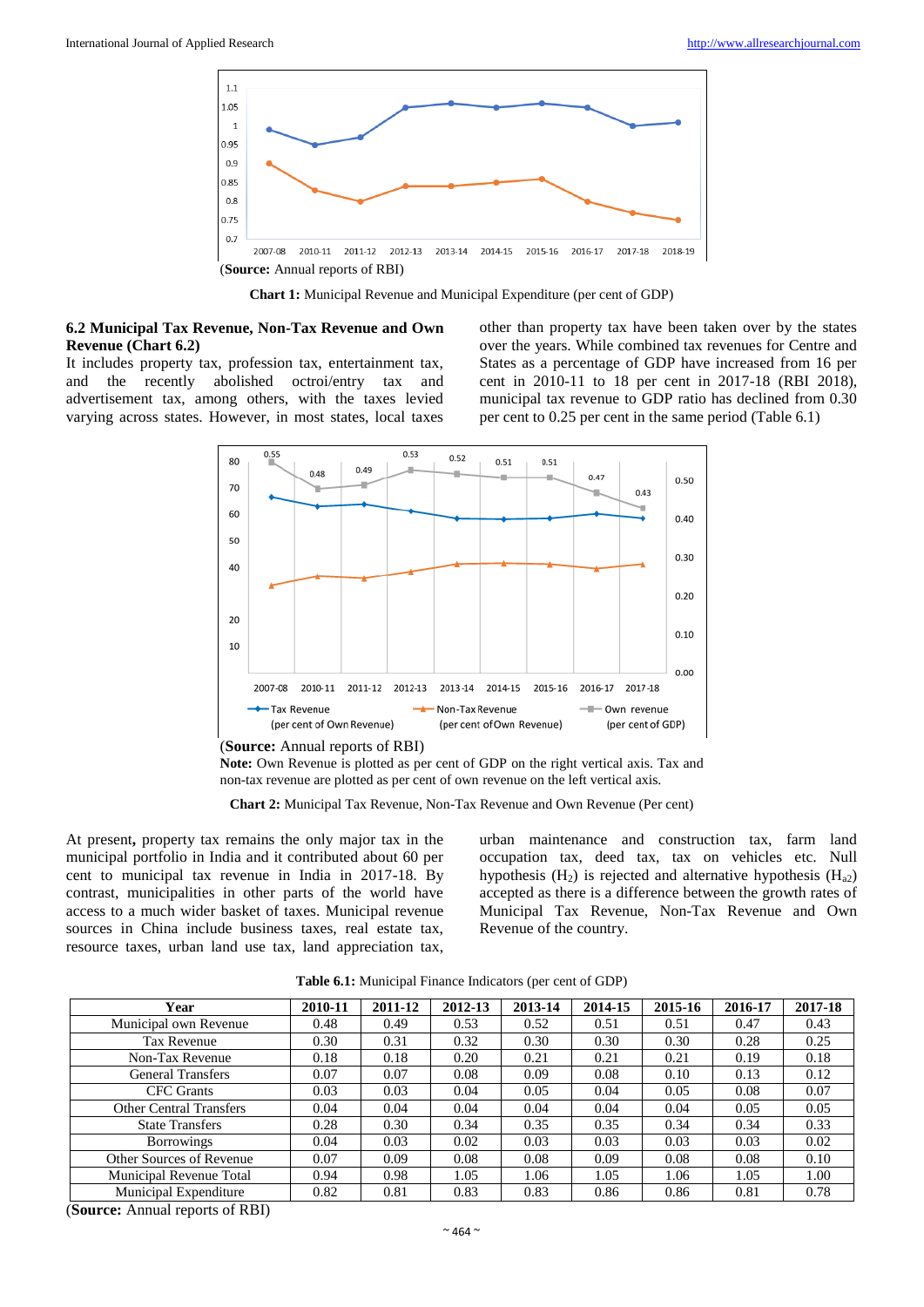| <b>City</b>             | <b>Barcelona</b> | <b>Beijing</b> | <b>Buenos Aires</b> | Lima     | Sao Paulo | <b>Delhi</b> |
|-------------------------|------------------|----------------|---------------------|----------|-----------|--------------|
| <b>Property Tax</b>     | 64.7             | 8.1            | 9.0                 | 58.8     | 38.2      | 88.8         |
| Sales Tax               | 11.8             | 39.3           | $\times$            | $\times$ | 53.9      | $\times$     |
| <b>VAT Share</b>        | 12.0             | 9.4            | 78.5                | $\times$ | $\times$  | $\times$     |
| Vehicle Tax             | 8.6              | 0.6            | 8.7                 | 22.6     | $\times$  | $\times$     |
| <b>Construction Tax</b> | 2.9              | 3.7            | $\times$            | $\times$ | $\times$  | $\times$     |
| Individual Income Tax   | $\times$         | 9.3            | $\times$            | $\times$ | 6.6       | $\times$     |
| <b>Excise Tax</b>       | $\times$         | $\times$       | $\times$            | 8.3      | $\times$  | $\times$     |
| Stamp Tax               | $\times$         | 1.7            | 3.8                 | $\times$ | $\times$  | $\times$     |
| <b>Utilities Tax</b>    | $\times$         | $\times$       | $\times$            | $\times$ | $\times$  | 11.2         |
| Deed Tax                | $\times$         | 5.4            | $\times$            | $\times$ | $\times$  | $\times$     |
| Gambling Tax            | $\times$         | $\times$       | $\times$            | 7.9      | $\times$  | $\times$     |

**Table 6.2:** Composition of Municipal Tax Revenues: Selected cities (per cent)

Table 6.2 presents a comparison of municipal tax basket of some selected cities from across the world with Delhi. While property tax accounted for the bulk of Delhi's tax revenues in 2010, cities around the world had access to other taxes such as sales tax, VAT share, income tax, registration tax/stamp duty, vehicle tax, and construction tax. In 2017-18, property tax revenue as a share of GDP in India was 0.15 per cent which is far below the level of 1 per cent estimated for recurrent taxes on immovable property in OECD countries (OECD Revenue Statistics 2018).

In the Indian context, the potential of property tax is far from realized. State governments have neglected property tax as a source of revenue because of their inability to fix the administrative challenges of coverage, assessment, valuation and the political difficulty of enforcement. The potential of property tax needs to be fully leveraged by broadening the tax base through extending coverage, revising rates from the very low current rates to get closer to international norms in other developing countries, improving the assessments system as in Bengaluru, more frequent property revaluations to reflect the impact of rising prices including through methods such as indexing to inflation, and improving the efficiency in municipal tax administration which is generally very poor across most Indian cities. Non-tax revenues largely comprise user charges (including for water), fees, rentals from municipal property, etc. The share of non-tax revenue in own revenue has increased significantly from 33 per cent in 2007-08 to 41 per cent in 2017-18 (Chart 6.2). User charges, fees inclusive of water charges constituted more than 60 per cent of non-tax revenue in four out of the five years between 2013-14 and 2017-18. There is high potential for raising non-tax revenues further, especially given the record of poor cost recovery of services by urban local governments.

# **6.3 Municipal Own Revenue and Intergovernmental Transfers**

The primary role of central and state transfers to urban local governments is to supplement the own sources of funds of urban local governments and reduce vertical and horizontal imbalances. The dependence of the municipal sector on the higher levels of government has increased as manifest in an increase in transfers as a proportion of total municipal revenue (Chart 6.3). In comparison with 2.1 per cent of GDP in Denmark, 6.0 per cent in Norway, 7.8 per cent in Italy, and 9.9 per cent in United Kingdom, such transfers account for a meagre 0.45 per cent of GDP in India (Mohanty 2016) <sup>[4]</sup>. By contrast, transfers from central government to state governments as a ratio of GDP in India amounted to 7.23 per cent in 2017-18 (RBI 2018).



(**Source:** Annual reports of RBI)

**Chart 3:** Municipal Own Revenue and Intergovernmental Transfers (per cent of Total Municipal Revenue)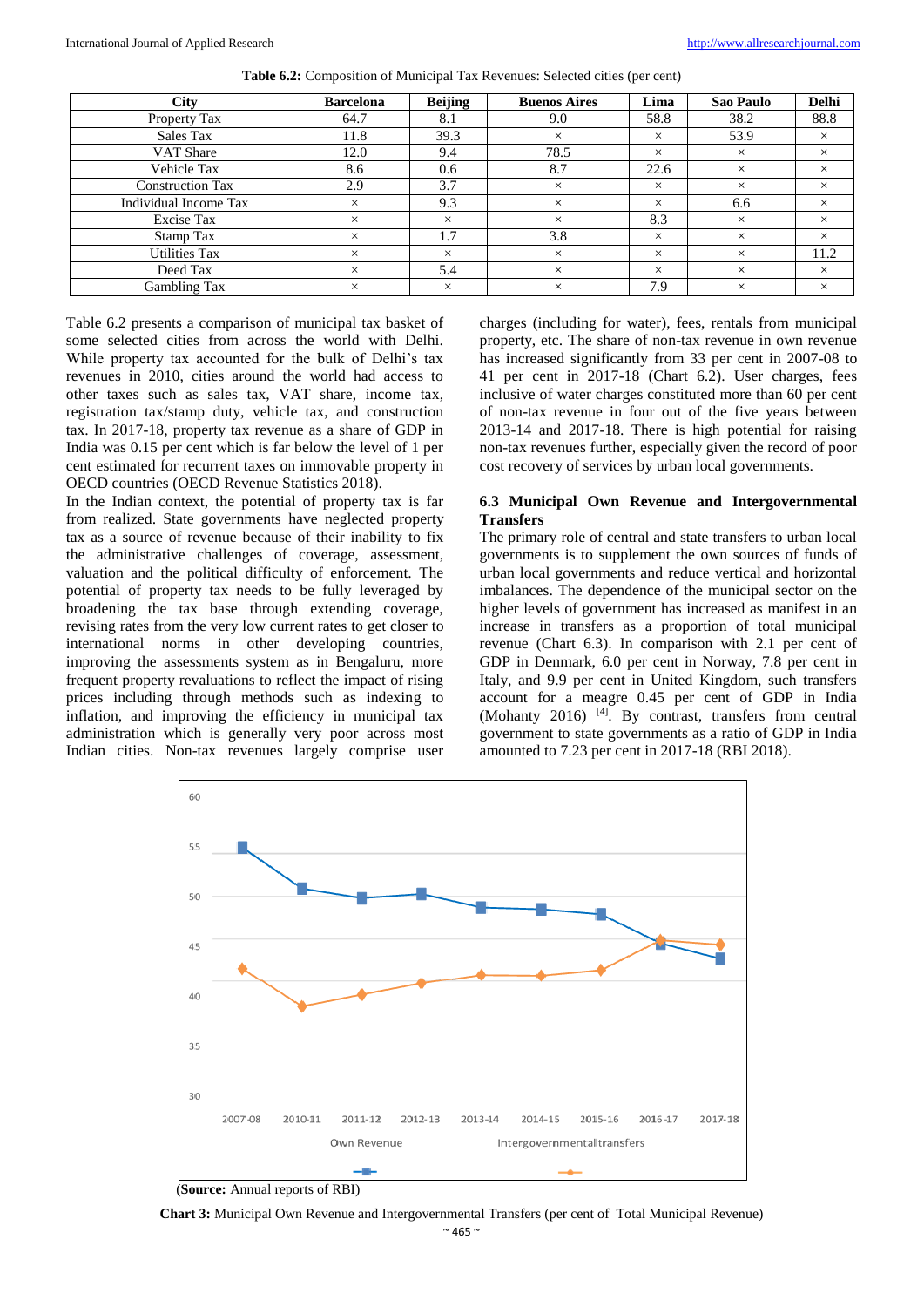As is to be expected, state transfers to urban local governments are much larger (3:1) than central transfers to urban local governments, since urban development is the constitutional responsibility of state governments. However, due to a significant rise in transfers from the center to state governments resulting from the award of the Fourteenth Finance Commission, transfers to urban local governments have increased in 2015-16, 2016-17 and 2017-18. Null hypothesis  $(H_3)$  is rejected and alternative hypothesis  $(H_{a3})$ accepted as there is a difference between the growth rates of Municipal Own Revenue and Intergovernmental Transfers as per centage of total Municipal Revenue.

#### **6.4 Own Revenue of Urban Local Governments Per Capita**

The ratio of own revenues to total revenues declined across the board in 2017-18 compared to 2012-13. The smaller municipalities i.e. Municipal Councils and *Nagar Panchayats* fare far worse than Municipal Corporations in this respect. The latter contribute nearly 80 per cent to India's municipal own revenue. While own revenue per capita of Municipal Corporations is much higher than of the Municipal Councils and *Nagar Panchayats* (Chart 6.4), per capita transfers are much the same as shown in Chart 6.5. In 2017-18, per capita own revenue of Municipal Corporations was about four times and more than six times that of Municipal Councils and *Nagar Panchayats* respectively. Tax revenue as a share of total municipal revenue was 30 per cent for Municipal Corporations, 15 per cent for Municipal Councils and 8 per cent for *Nagar Panchayats* in 2017-18. However, the share of tax revenues in municipal revenues for Municipal Corporations has also declined over the last five years, suggesting need for improvement



(**Source:** Annual reports of RBI)

**Chart 4:** Own Revenue of Urban Local Governments Per Capita



(**Source:** Annual reports of RBI)

#### $~^{\sim}$  466  $~^{\sim}$ **Chart 5:** Total Transfers to Urban Local Governments Per Capita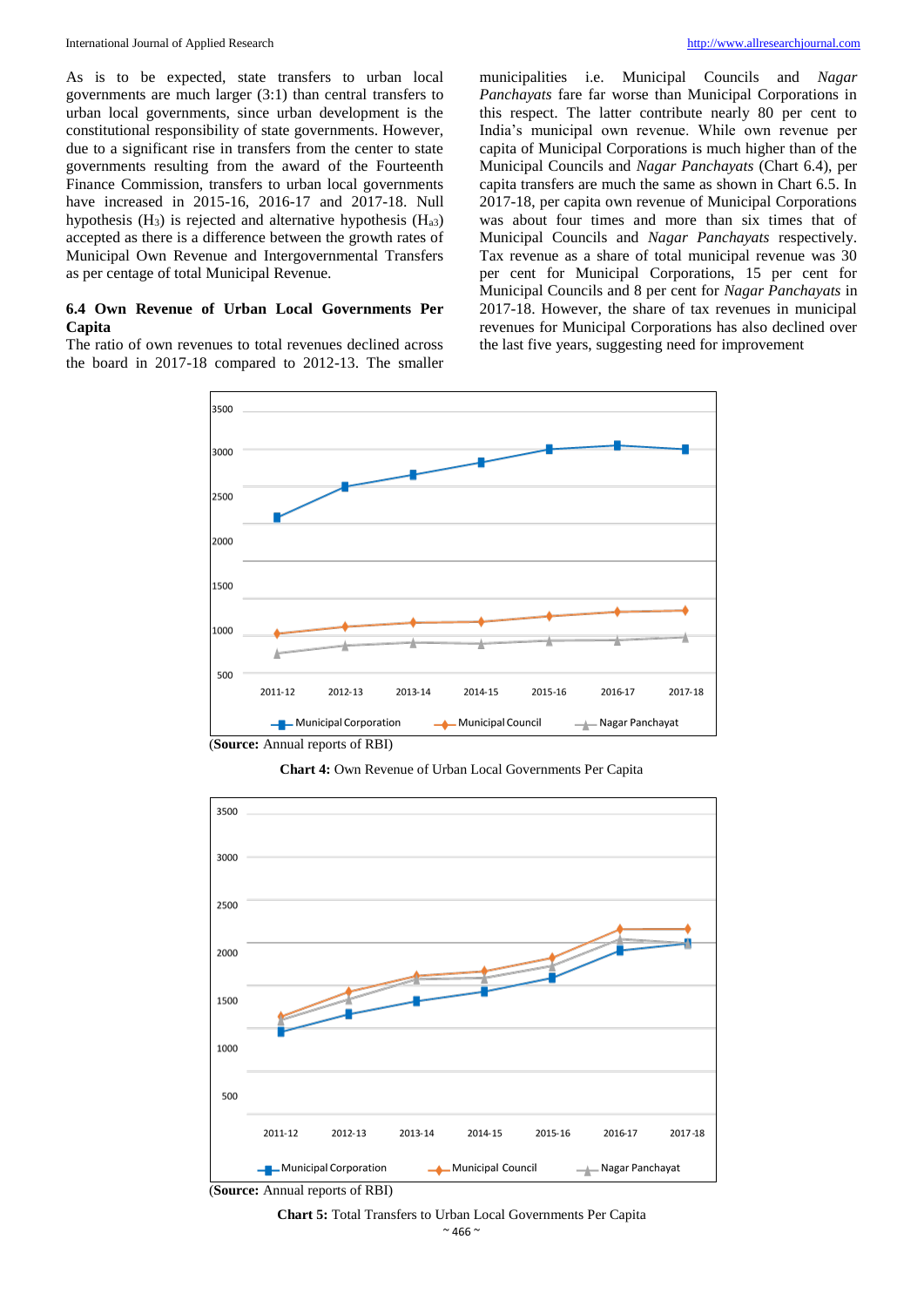The current paper deals with the municipal bond as an innovative option of municipal finance. This study explores the satisfactoriness of an important measure taken by the local government i.e. introduction of municipal bonds to create a local funding source to improve the infrastructure facilities at the grass root levels and analyses weather this initiative has been accepted well by the citizens/general public at large. Partial Least Square Structural Equation Model (PLS-SEM) was used to establish the reliability and validity of the scales and to test the hypotheses. The results documented investors' perception to have greater impact in influencing municipal bond investment decision of Indian investors.

#### **6.5 Interstate Disparities**

Large disparities exist in different aspects of municipal finances across different states. Chart 6.6 arranges states in

order of per capita total municipal revenue. Maharashtra, Gujarat, and Madhya Pradesh have the highest municipal revenue per capita. However, in the case of Madhya Pradesh, this was largely on account of the octroi compensation received. The same three states also have the highest own revenue per capita (Chart 6.7). Punjab's own revenue share in municipal revenue has been high at about 82 per cent on account of tax/surcharge on electricity. The urban consumer cross-subsidizes the farmer for the free electricity provided by the state to farmers. Own revenue in Maharashtra constituted more than 80 per cent of its municipal revenue in the pre-GST years coming down to 65 per cent in 2017-18 after octroi was subsumed under GST. Bihar had the lowest own revenue per capita and an excessive dependence on transfers. Assam spent a disproportionate amount of its budget on administrative and establishment costs.



**Chart 6:** Total Municipal Revenue Per Capita: 2017-18 (Rs.)



**Chart 7:** Municipal Own Revenue Per Capita: 2017-18 (Rs.)

Property tax has not only been a major source of municipal revenue in India as in other countries, but going forward it is the only major source of municipal revenue for urban local governments in India. The share of property tax in own revenue in 2017-18 was the highest in Karnataka at 68 per cent and the lowest in Punjab at 9 per cent, among major states. As is to be expected, Municipal Corporations accounted for a large share of the total property tax revenues. The top three states in per capita property tax revenue of Municipal Corporations were Karnataka, Gujarat, and Maharashtra in 2017-18.

#### **6.6 CFC Grants Per Capita and State Transfers Per Capita: 2017-18 (Rs.)**

Per capita grants from Central Finance Commissions increased for all major states between 2011-12 and 2017-18. Comparing the average per capita grants of the last three years of the Thirteenth Finance Commission (2012-13, 2013-14 and 2014-15) with the first three years of the Fourteenth Finance Commission (2015-16, 2016-17 and 2017-18), we find that the per capita CFC grants to urban local governments increased for all major states. Maharashtra, Tamil Nadu and Telangana had the lowest per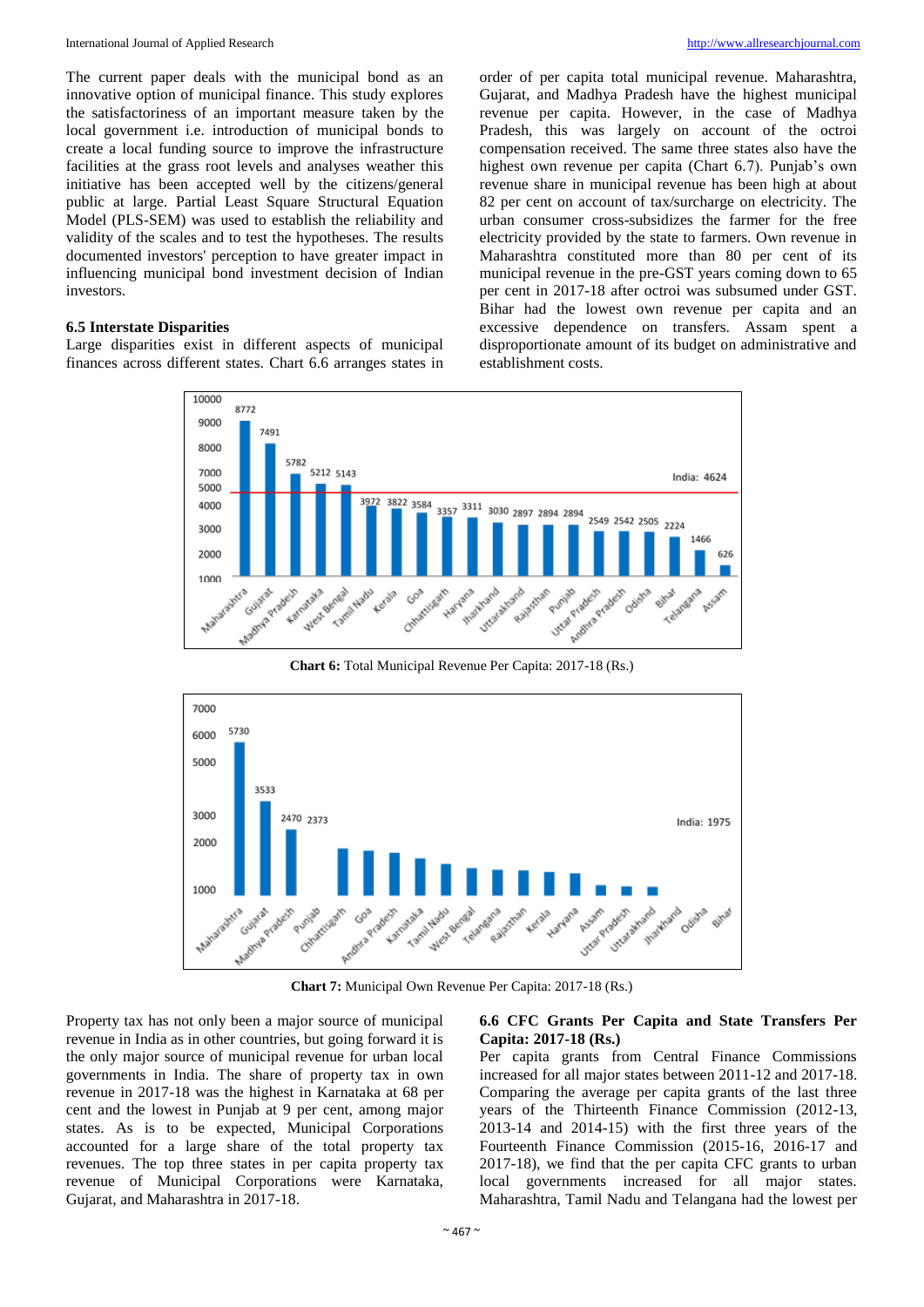capita CFC grants to urban local governments among major states in 2017-18 (Chart 6.8). Karnataka, Gujarat and Madhya Pradesh have the highest per capita state transfers to urban local governments (Chart 6.9). State transfers consist of state grants and revenue sharing. Karnataka has the highest per capita revenue sharing and Gujarat the highest per capita state grants-in-aid in 2017-18. Karnataka has a transparent system of state transfers to urban local governments and they also have an efficient property tax collection system. Punjab has the lowest share of state transfers in total municipal revenue in 2017-18. As in Karnataka, significant contribution to state transfers in Tamil Nadu, and Haryana is through revenue sharing while in Maharashtra, Gujarat, West Bengal and Bihar, it is through state grants. Null hypothesis  $(H<sub>4</sub>)$  is rejected and alternative hypothesis  $(H<sub>a4</sub>)$  accepted as there is a difference between the growth rates of CFC Grants Per Capita and State Transfers Per Capita for the year 2017-18



(**Source:** Annual report of RBI: 2017-18)

**Chart 8:** CFC Grants Per Capita: 2017-18 (Rs.)



(**Source:** Annual report of RBI: 2017-18)

**Chart 9:** State Transfers Per Capita: 2017-18 (Rs.)

Gujarat was the only state to access market and institutional sources of finance in a substantial way. On average, between 2010-11 and 2017-18, about 14 per cent of its municipal revenue accrued through borrowing. Madhya Pradesh (8%), West Bengal (4%), Karnataka (2.2%) and Maharashtra (1.2%) were the other four states to tap the capital market, over this period. Telangana also raised Rs 300 crore through the issuance of Greater Hyderabad Municipal Corporation (GHMC) bonds amounting to 6.2 per cent of Telangana's municipal revenue in 2017-18.

#### **7. Conclusion**

The data and analysis presented in this study clearly indicates that urban local governments in India are seriously underfunded compared to their counterparts in other

countries. They have become increasingly dependent on transfers from higher levels of government and have shown a persistent decline in their own revenues. GST has been a blow to the fiscal autonomy of the urban local governments since it has subsumed the most local taxes such as octroi, entry tax, advertisement tax and local body tax. The GST Council has to address this challenge to municipal finances urgently. The  $15<sup>th</sup>$  Finance Commission recommend that state transfers to urban local governments increase at the rate of 25 per cent per annum over the devolution period of the 15th Finance Commission. State transfers to urban local governments are proposed to be increased from 0.33 per cent of GDP in 2017-18 to 0.70 per cent of GDP by 2024- 25. They include: (i) SFC transfers, (ii) assigned revenues, and (iii) grants in aid. Central Government must increase